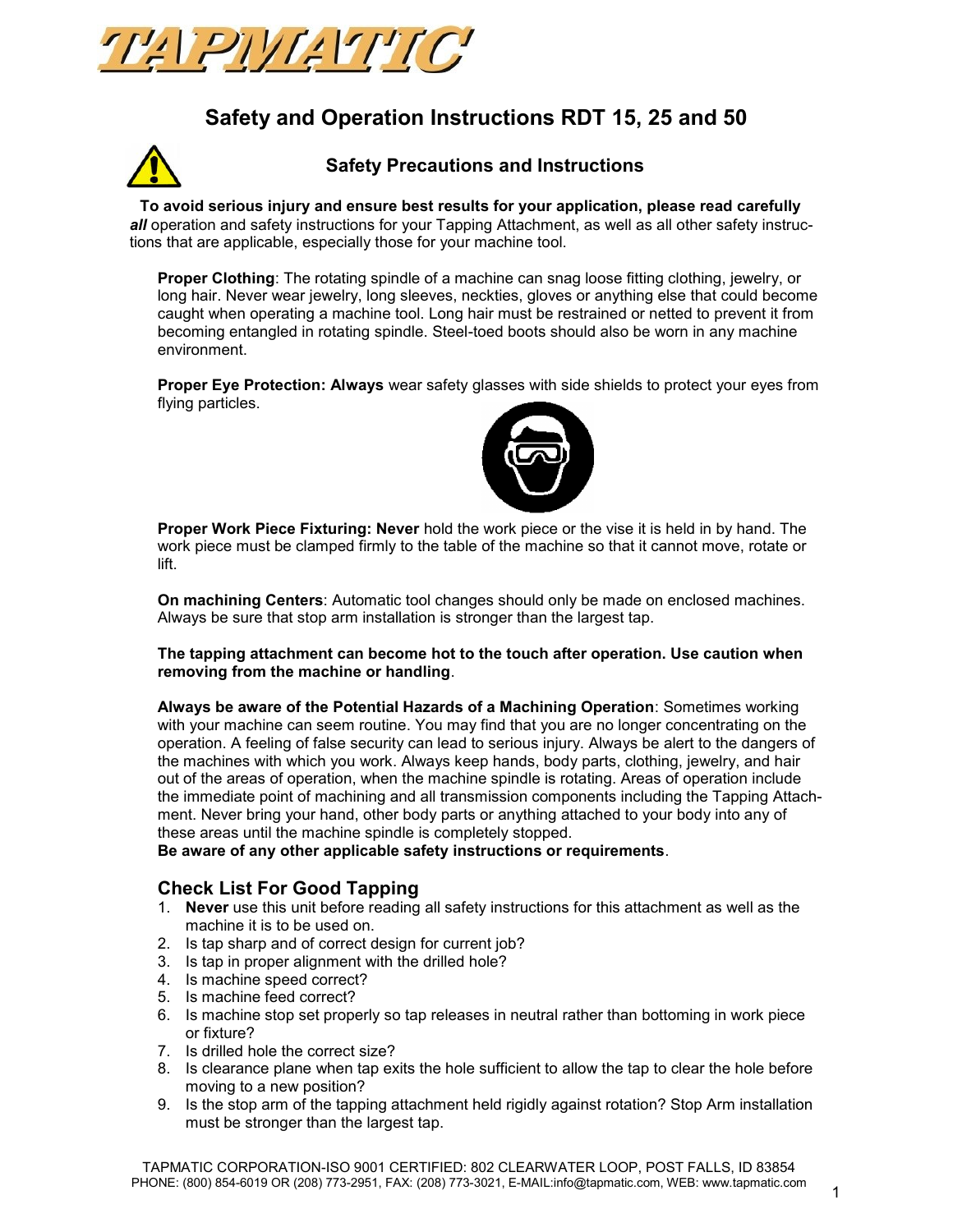

# **Programming Procedure RDT 15, 25 and 50 Self Reversing Tapping Units**

*Thank you for purchasing a Tapmatic RDT model. Please read this instruction sheet carefully before using the attachment.*

This tool may be used on enclosed machining centers with orienting spindles. Prior to a tool change, it is necessary that the machine spindle rotation stops in the same position each time. Installation procedures are shown on page 7.

#### **IMPORTANT APPLICATION NOTES**

The torque requirements for tapping may be very high. Use caution and check the following points carefully.

●Be sure to use the proper speed recommended by the tap manufacturer. DO NOT EXCEED MAXIMUM RPM for your specific tool.

| RDT15 ER8 Spindle  | 5000 RPM MAX |
|--------------------|--------------|
| RDT25 ER11 Spindle | 4000 RPM MAX |
| RDT50 ER16 Spindle | 2000 RPM MAX |

●Be sure the drilled hole size is correct. Use maximum allowable hole size to reduce torque.

●In blind holes be sure to allow extra clearance beyond the lead of the tap to be sure the tap cannot bottom in the hole.

●Be sure the work piece is clamped securely so that it can not move and that drilled hole is lined up concentrically and parallel to the machine spindle.

#### **PROGRAMMING PROCEDURES**

There are two possible methods for RDT tools.

**Reduced Cycle Time Programming** allows you to achieve faster cycle times and requires writing a sub program. It also improves the life of the tapping attachment's renewable drive parts.

**Bore Cycle Programming.** It is also possible to use a standard bore cycle such as G85.This does lengthen the cycle time.

**REDUCED CYCLE TIME PROGRAMMING**

**1. Select the proper RPM** for your specific tap and workpiece material, but be sure not to exceed the maximum RPM for your tapping attachment.

**2. Calculate the Correct Feed Rate** based on the tap pitch and RPM selected.

Inch Taps: Tap Feed Rate= RPM / Pitch Example 1/4"-28 at 2000 RPM Tap Feed Rate= 2000 / 28=71.43 in/min

Metric Taps; Tap Feed Rate= RPM x Pitch Example M6x1 at 2000 RPM Tap Feed Rate= 2000 x 1= 2000 mm/min

**3. Cancel the Operators Ability to adjust Feed Rate and spindle speed** using the machines potentiometer controls. This is normally done by using an M code like M49 for example.

**4. IMPORTANT: Be sure "Ramp" or "Exact Stop" is not used during tapping.** These modes cause the cycle time to be significantly slower and also cause the tapping head to run less smoothly. For example on machines with Fanuc control or Haas machines use G64 while tapping to eliminate "Exact Stop". G61 will make exact stop modal again if desired. On Fadal machines use G8 to cancel "Ramp" for tapping. G9 will turn "Ramp" on again if desired for other operations. Your machine may use different G codes. Please check machine manual.

#### **5. For Blind Holes: Allow for the tap to go deeper than program depth.**

RDT15 allow an extra .060 or 1.5mm RDT25 allow an extra .120 or 3mm RDT50 allow an extra .160 or 4mm

The actual extra depth will be less than these values, please check the depth on your first hole and then make any necessary adjustment to your program.

#### **6. RDT Reduced Cycle Time Programming Illustration**

Write sub program using G01 feed rate and G00 rapid movements as shown in Fig below.



#### **Illustration feeding in and out of hole.**



#### **Clearance Plane and Fast Retract Distance**

RDT15 and 25 CP= D= .250" or 6mm RDT50 CP= D= .400" or 10mm Please note the distances shown are minimum clearance plane and maximum fast retract distance.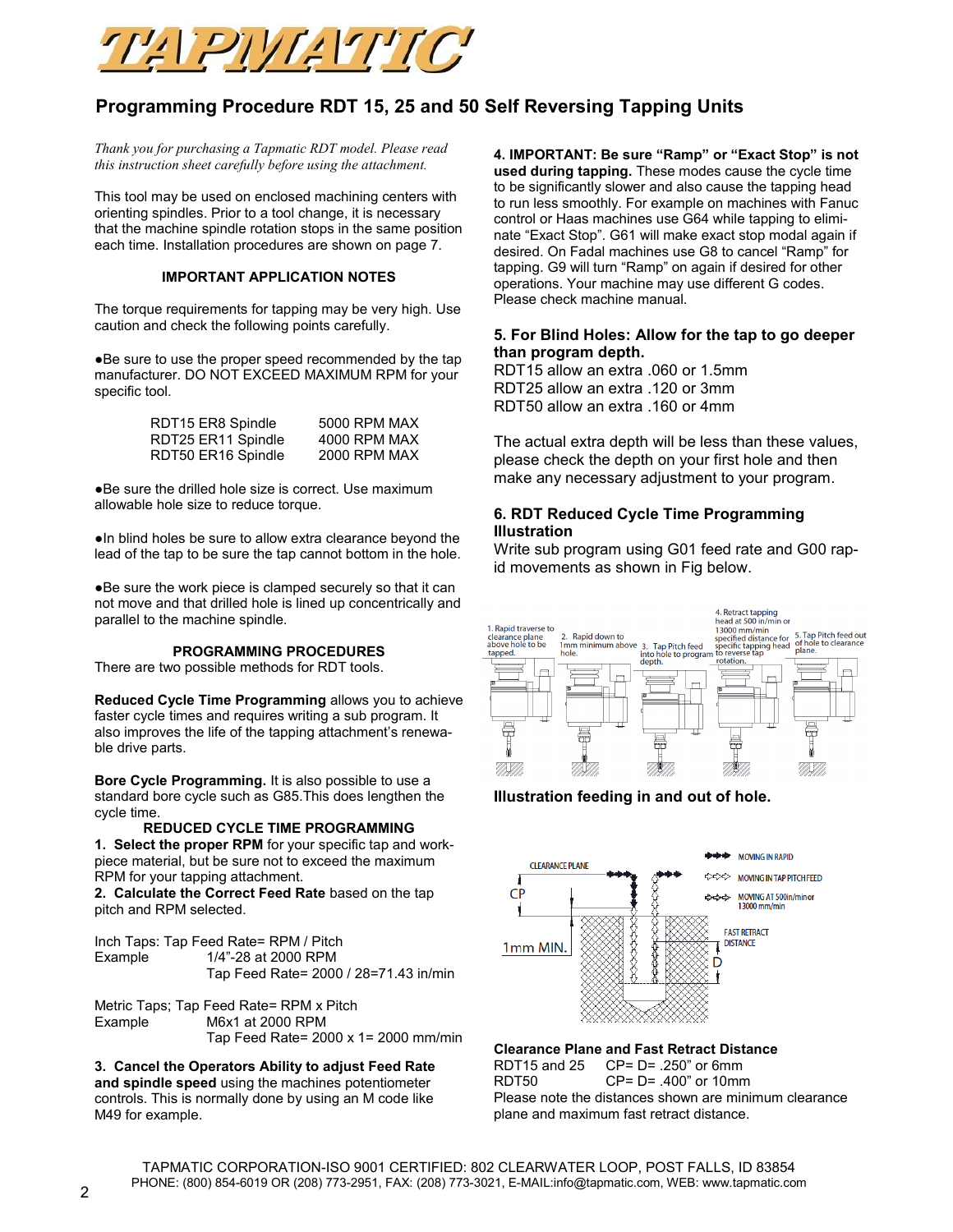

# **Programming Procedure RDT 15, 25 and 50 Self Reversing Tapping Units**

## **Reduced Cycle Time Programming Example Self Reversing Tapping Unit Using G01 Movements**

### **EXAMPLE**

Tapping Unit: RDT25 Tap Size M6x1 2000 RPM Feed Rate In at 100%= 2000mm/min Sub Program: Rapid approach to 1mm or .040 above part. Feed in to depth .315 or 8mm ( Note actual depth slightly deeper than program depth) Retract 6mm at 13000 mm/min to prepare head for reverse. (Use maximum feed rate up to 500in/min or 13000mm/min. Do not use rapid.)

Feed out to 6mm clearance plane at 100% Feed Rate.

## **MAIN PROGRAM**

| M06 T6                | Tool change to tool #6                                             |
|-----------------------|--------------------------------------------------------------------|
| M <sub>0</sub>        | Program stop                                                       |
| M03 S2000             | Spindle forward rotation 2000 RPM                                  |
| G8                    | Ramp off (or G64 eliminate exact                                   |
| G00 G43 Z25.H06 M08   | stop)<br>Rapid to Z 25mm Height offset #6<br>coolant on            |
| M49                   | Cancel feed and speed override                                     |
| G00 G90X25.Y-25.Z6.   | capability<br>Rapid in absolute to hole position                   |
| M98 P4 L1             | X25, Y-25 and Z6 clearance plane<br>Repeat sub program 04 one time |
| G <sub>00</sub> Y-75. | Rapid to next hole.                                                |
| M98 P4 L1             | Repeat sub program 04 one time                                     |

## **Sub Program 0004**

| Absolute movement                                       |
|---------------------------------------------------------|
| Rapid to 1mm above hole                                 |
| Feed in at 100% feed rate                               |
| <b>East retract 6mm</b>                                 |
| Feed out at 100% feed rate to<br>clearance plane of 6mm |
| Return to main program                                  |
|                                                         |

#### **Bore Cycle Programming**

For Bore cycle programming steps 1-5 are the same as in Reduced Cycle Time Programming.

**6.** In the main program use the bore cycle (G85 for example) at each hole location. Be sure to use the proper clearance plane "CP" shown in figure on preceding page for your tapping attachment.

### **VERY IMPORTANT NOTICE**

Please note that the G code for "exact stop" or "ramp" should not be used with a Tapmatic self reversing tapping attachment. Please be sure that these are not in effect when tapping because they will cause the tapping cycle to be significantly slower and thread depth repeatability will be less accurate.

Fadal Machines: Use G8 to cancel ramp for tapping. G9 will turn ramp on again if desired for other operations.

Fanuc Controls and Haas: Use G64 while tapping to eliminate the exact stop. G61 will make exact stop modal again if desired for other operations.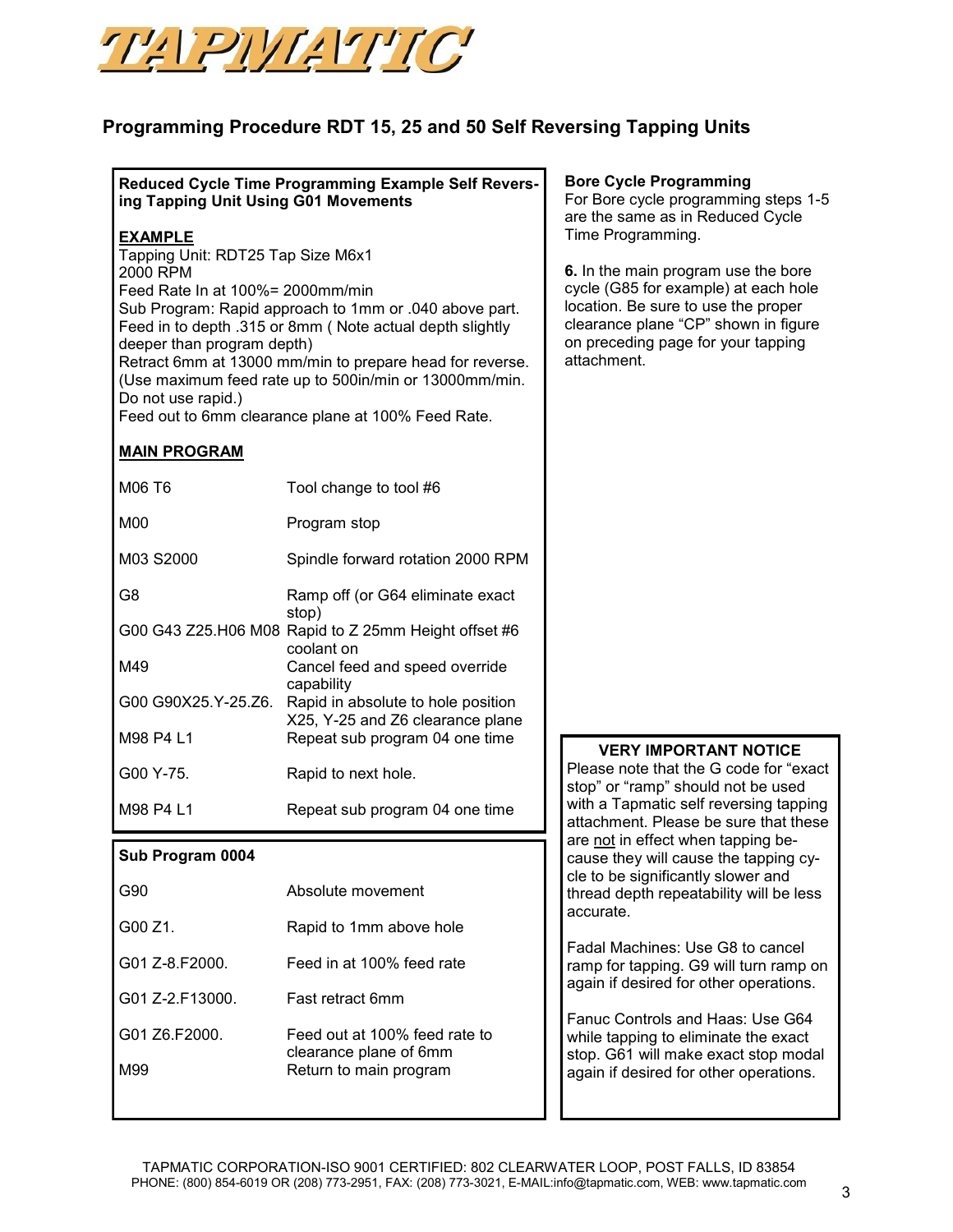

# **Determining Correct Speed Within Specified Range**

**Cutting Speed for Tapping:** *Several factors, singly or in combination can cause very great differences in the permissible tapping speed. The principle factors affecting the tapping speed are the pitch of the thread, the chamfer length on the tap, the percentage of full thread to be cut, the length of the hole to be tapped, the cutting fluid used, whether the threads are straight or tapered, the machine tool used to perform the operation, and the material to be tapped. From Machinery's Handbook 23rd edition. If your coolant does not have good lubrication quality, start at lower speeds in the recommended range. Roll form taps in particular require good lubrication because of the high friction forces involved. As the lubrication quality of a coolant is often unknown, we recommend starting from the lower speeds in the range.*

| $-$ % | Ten Factors Re-<br>quiring Lower<br><b>Speeds</b>     |                | <b>Ten Factors Per-</b><br>mitting Higher<br><b>Speeds</b> | $+$ % | 1.               | Eight<br>Per<br>Ne<br>mir       |
|-------|-------------------------------------------------------|----------------|------------------------------------------------------------|-------|------------------|---------------------------------|
| $-20$ | <b>Poor lubrication</b>                               | 1              | <b>Good lubrication</b>                                    | $+20$ |                  | tior<br>me                      |
| $-15$ | <b>High tensile</b><br>strength material              | $\overline{2}$ | Low tensile<br>strength material                           | $+15$ | 2.               | ma<br>Ch<br>ma                  |
| $-15$ | Large thread<br>diameter                              | 3              | <b>Small thread</b><br>diameter                            | $+15$ | 3.               | spe<br>Ca<br>the                |
| $-10$ | <b>High alloy</b><br><b>Material</b>                  | 4              | Low alloy<br><b>Material</b>                               | $+10$ | 4.               | cee<br>atta<br>Co               |
| $-10$ | <b>Thread depth</b><br>more than<br>1.5 x diameter    | 5              | <b>Thread depth</b><br>less than<br>1.5 x diameter         | $+10$ | 5.               | and<br>are<br>Sel<br>For<br>cor |
| $-10$ | <b>Thread pitch</b><br>coarse                         | 6              | Thread pitch fine                                          | $+10$ | 6.               | var<br>CO <sub>\</sub><br>Fol   |
| $-5$  | Drill size more<br>than 65% thread                    | $\overline{7}$ | <b>Drill size less</b><br>than 65% thread                  | $+5$  | $\overline{7}$ . | Fol<br>alig<br>ins              |
| -5    | <b>Tap lead less</b><br>than 3.5 threads              | 8              | Tap lead more<br>than 3.5 threads                          | $+5$  | 8.               | Pe<br>Ple                       |
| -5    | <b>Blind holes</b>                                    | 9              | <b>Through holes</b>                                       | $+5$  |                  |                                 |
| -5    | Free running<br>spindle, inaccu-<br>rate feed control | 10             | Synchronized<br>feed, lead screw<br>or CNC control         | $+5$  |                  |                                 |

**These factors apply to everyone's tapping speed charts.**

#### **Essential Steps for Trouble Free formance with Self Reversing Tapping Attachments** ver perform any installation or programng, before reading the operator instrucis accompanying the tapping attachent and the machine as well as the tap manufacturers recommendations.

- oose the correct tap: Follow your tap manufacturers recommendations for your ecific application.
- culate the correct tapping speed from adjacent chart and be sure not to exed the maximum speed for the tapping achment
- mmon sense rule: Begin conservatively d increase speed until optimum results obtained
- lect the best tool for your application. figh production with one size tap don't mpromise. For low production with a iety of sizes choose the tool that best vers your range.
- llow programming instructions. Ilow installation instructions and be sure anment collar is locked. Please see tructions.
- rform regular preventative maintenance. ase see maintenance instructions.

### **Example:** Tap size M6, Material Tool Steel, Rotational Speed Range recommended by tap manufacturer 800-1050 Minus factors: High Tensile Strength  $-15$  Plus Factors: Coolant lubricity good  $+20$ Tap depth 3x Diameter  $-10$  Small thread diameter  $+15$ Drill Size 75% Thread  $-5$  Pitch Fine  $+10$ Blind Hole **-5** Lead 3.5 threads +5 Total  $-35$  CNC Machine  $+5$  Total +55 **Apply Factors Against RPM range of 250** +.55 x 250= 137 **137+800= 937 New Low Speed for Range** -.35 x 250= -88 **1050-88= 962 New High Speed for Range**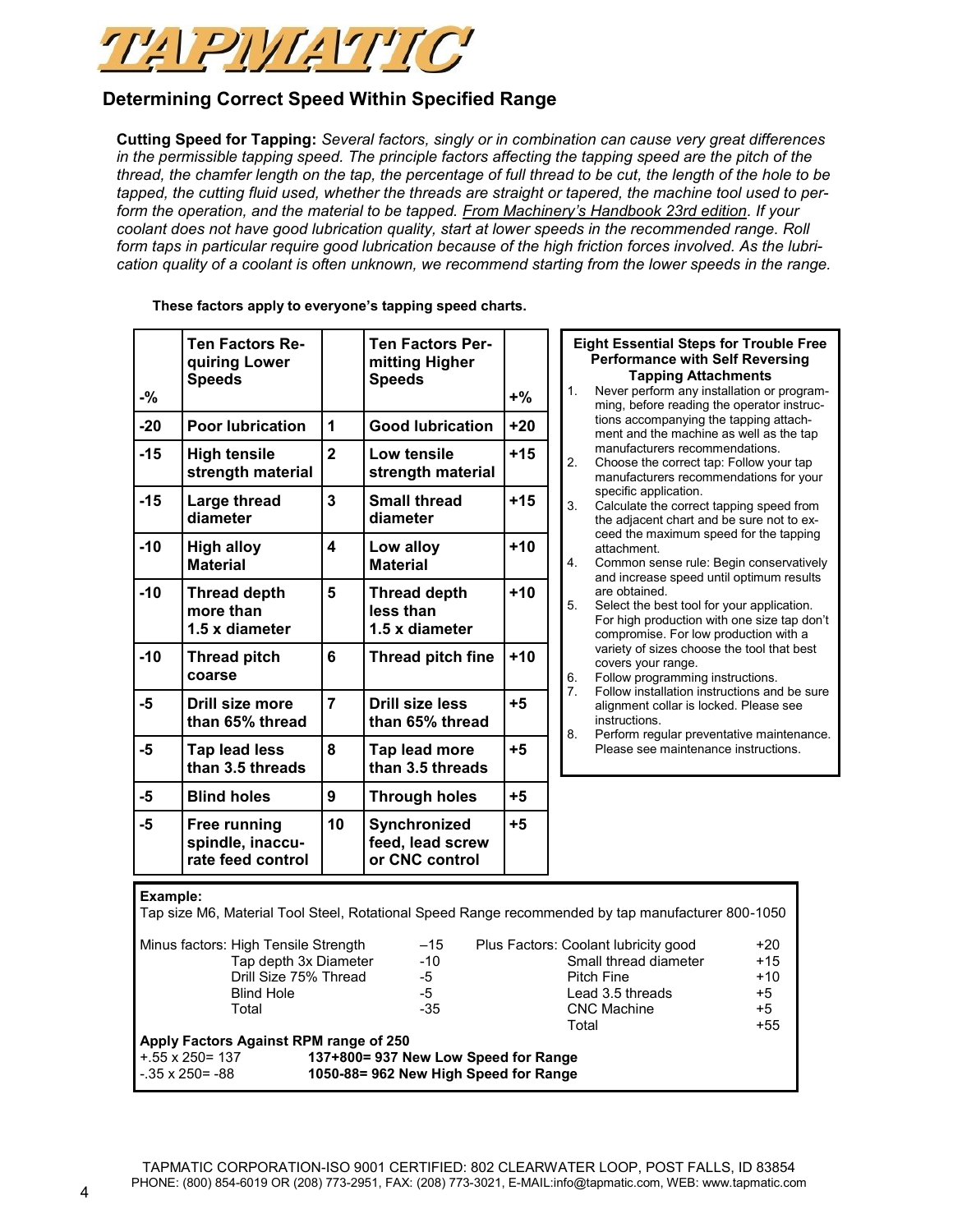| <b>Standard Taps</b> |  |  |
|----------------------|--|--|
|                      |  |  |

**Standard Taps www.tapmatic.com**



|                | Carbon Steel<br>Low Carbon Stee<br>Medium Carbon<br>Steel | High Carbon Steel,<br>High Strength Steel,<br>Tool Steel       | High Strength Steel,<br>Tool Steel Hardened | Stainless 303,<br>304, 316           | Stainless<br>410, 430, 17-4<br>Hardened | Stainless 17-4<br>Annealed       | <b>Titanium Alloys</b>                   | Nickel Base Alloys                                                                                                            | Aluminium Alloys              | Aluminium<br>Die Cast  | Magnesium               | Bronze<br>Brass,              | Copper                            | Cast Iron                     |
|----------------|-----------------------------------------------------------|----------------------------------------------------------------|---------------------------------------------|--------------------------------------|-----------------------------------------|----------------------------------|------------------------------------------|-------------------------------------------------------------------------------------------------------------------------------|-------------------------------|------------------------|-------------------------|-------------------------------|-----------------------------------|-------------------------------|
| A) m/min       | $10 - 20$                                                 | $8 - 12$                                                       | $4 - 6$                                     | $6 - 12$                             | $3 - 5$                                 | $6 - 12$                         | $4 - 8$                                  | $3 - 5$                                                                                                                       | $15 - 25$                     | $10 - 15$              | $15 - 25$               | $15 - 25$                     | $8 - 12$                          | $10 - 20$                     |
| B) m/min       | $20 - 40$                                                 | $15 - 25$                                                      | $12 - 18$                                   | $8 - 15$                             | $4 - 10$                                | $8 - 20$                         | $8 - 15$                                 | $5 - 10$                                                                                                                      | $40 - 60$                     | $30 - 40$              | $40 - 60$               | $40 - 60$                     | $15 - 25$                         | $20 - 30$                     |
| Tap size       |                                                           | A) rpm for HSS-E uncoated taps<br>B) rpm for HSS-E coated taps |                                             |                                      |                                         |                                  |                                          |                                                                                                                               |                               |                        |                         |                               |                                   |                               |
| M2             | 1600-3200                                                 | 1250-1900                                                      | 640-800                                     | 800-1900                             | 480-800                                 | 800-1900                         | 640-1250                                 | 480-800                                                                                                                       | 2400-4000                     | 1600-2400              | 2400-4000               | 2400-4000                     | 1250-1900                         | 1600-3200                     |
| (#2)           | 3200-6350                                                 | 2400-4000                                                      | 1900-2850                                   | 1250-2400                            | 640-1600                                | 1250-3200                        | 1250-2400                                | 800-1600                                                                                                                      | 6350-9550                     | 4750-6350              | 6350-9550               | 6350-9550                     | 2400-4000                         | 3200-4750                     |
| M3             | 1050-2100                                                 | 850-1250                                                       | 420-530                                     | 530-1250                             | 320-530                                 | 530-1250                         | 420-850                                  | 320-530                                                                                                                       | 1600-2650                     | 1050-1600              | 1600-2650               | 1600-2650                     | 850-1250                          | 1050-2100                     |
| (#5)           | 2100-4250                                                 | 1600-2650                                                      | 1250-1900                                   | 850-1600                             | 420-1050                                | 850-2100                         | 850-1600                                 | 530-1050                                                                                                                      | 4250-6350                     | 3200-4250              | 4250-6350               | 4250-6350                     | 1600-2650                         | 2100-3200                     |
| M4             | 800-1600                                                  | 640-950                                                        | $320 - 400$                                 | 400-950                              | $240 - 400$                             | 400-950                          | 320-640                                  | $240 - 400$                                                                                                                   | 1200-2000                     | 800-1200               | 1200-2000               | 1200-2000                     | 640-950                           | 800-1600                      |
| (#8)           | 1600-3200                                                 | 1200-2000                                                      | 950-1450                                    | 640-1200                             | 320-800                                 | 640-1600                         | 640-1200                                 | $400 - 800$                                                                                                                   | 3200-4750                     | 2400-3200              | 3200-4750               | 3200-4750                     | 1200-2000                         | 1600-2400                     |
| M5             | 640-1250                                                  | 510-760                                                        | 250-320                                     | 320-760                              | 190-320                                 | 320-760                          | 250-510                                  | 190-320                                                                                                                       | 950-1600                      | 640-950                | 950-1600                | 950-1600                      | 510-760                           | 640-1250                      |
| (#10)          | 1250-2550                                                 | 950-1600                                                       | 760-1150                                    | 510-950                              | 250-640                                 | 510-1250                         | 510-950                                  | 320-640                                                                                                                       | 2550-3800                     | 1900-2550              | 2550-3800               | 2550-3800                     | 950-1600                          | 1250-1900                     |
| M6             | 530-1050                                                  | 420-640                                                        | $210 - 270$                                 | $270 - 640$                          | $160 - 270$                             | 270-640                          | $210 - 420$                              | 160-270                                                                                                                       | 800-1350                      | 530-800                | 800-1350                | 800-1350                      | 420-640                           | 530-1050                      |
| (1/4)          | 1050-2100                                                 | 800-1350                                                       | 640-950                                     | 420-800                              | 210-530                                 | 420-1050                         | 420-800                                  | 270-530                                                                                                                       | 2100-3200                     | 1600-2100              | 2100-3200               | 2100-3200                     | 800-1350                          | 1050-1600                     |
| M7             | 450-910                                                   | 360-550                                                        | 180-230                                     | 230-550                              | $140 - 230$                             | 230-550                          | 180-360                                  | 140-230                                                                                                                       | 680-1150                      | 450-1150               | 680-1150                | 680-680                       | 360-550                           | 450-910                       |
|                | 910-1800                                                  | 680-1150                                                       | 550-820                                     | 360-680                              | 180-450                                 | 360-910                          | 360-680                                  | $230 - 450$                                                                                                                   | 1800-2750                     | 1350-1800              | 1800-2750               | 1800-2750                     | 680-1150                          | 910-1350                      |
| M8             | 400-800                                                   | 320-480                                                        | 160-200                                     | $200 - 480$                          | $120 - 200$                             | $200 - 480$                      | 160-320                                  | 120-200                                                                                                                       | 600-990                       | $400 - 600$            | 600-990                 | 600-990                       | 320-480                           | $400 - 800$                   |
| (5/16)         | 800-1600                                                  | 600-990                                                        | 480-720                                     | 320-600                              | 160-400                                 | $320 - 800$                      | $320 - 600$                              | $200 - 400$                                                                                                                   | 1600-2400                     | 1200-1600              | 1600-2400               | 1600-2400                     | 600-990                           | 800-1200                      |
| M9             | $350 - 710$                                               | 280-420                                                        | 140-180                                     | 180-420                              | $110 - 180$                             | 180-420                          | $140 - 280$                              | $110 - 180$                                                                                                                   | 530-880                       | 350-530                | 530-880                 | 530-880                       | 280-420                           | $350 - 710$                   |
|                | 710-1400                                                  | 530-880                                                        | 420-640                                     | 280-530                              | 140-350                                 | 280-710                          | 280-530                                  | 180-350                                                                                                                       | 1400-2100                     | 1050-1400              | 1400-2100               | 1400-2100                     | 530-880                           | 710-1050                      |
| M10            | 320-640                                                   | 250-380                                                        | 130-160                                     | 160-380                              | $100 - 160$                             | 160-380                          | 130-250                                  | $100 - 160$                                                                                                                   | 480-800                       | 320-480                | 480-800                 | 480-800                       | 250-380                           | 320-640                       |
| (3/8)          | 640-1250                                                  | 480-800                                                        | 380-570                                     | 250-480                              | 130-320                                 | 250-640                          | $250 - 480$                              | 160-320                                                                                                                       | 1250-1900                     | 950-1250               | 1250-1900               | 1250-1900                     | 480-800                           | 640-950                       |
| M12            | 270-530                                                   | 210-320                                                        | $110 - 130$                                 | 130-320                              | $80 - 130$                              | 130-320                          | $110 - 210$                              | $80 - 130$                                                                                                                    | 400-660                       | $270 - 400$            | 400-660                 | 400-660                       | 210-320                           | 270-530                       |
| (1/2)          | 530-1050                                                  | 400-660                                                        | 320-480                                     | $210 - 400$                          | $110 - 270$                             | 210-530                          | $210 - 400$                              | $130 - 270$                                                                                                                   | 1050-1600                     | 800-1050               | 1050-1600               | 1050-1600                     | 400-660                           | 530-800                       |
| M14            | 230-450                                                   | $180 - 270$                                                    | $90 - 110$                                  | $110 - 270$                          | $70 - 110$                              | $110 - 270$                      | $90 - 180$                               | $70 - 110$                                                                                                                    | 340-570                       | 230-340                | 340-570                 | 340-570                       | 180-270                           | 230-450                       |
| (9/16)         | 450-910                                                   | 340-570                                                        | $270 - 410$                                 | 180-340                              | $90 - 230$                              | 180-450                          | 180-340                                  | $110 - 230$                                                                                                                   | 910-1350                      | 680-910                | 910-1350                | 910-1350                      | 340-570                           | 450-680                       |
| M16            | $200 - 400$                                               | $160 - 240$                                                    | $80 - 100$                                  | $100 - 240$                          | $60 - 100$                              | $100 - 240$                      | $80 - 160$                               | $60 - 100$                                                                                                                    | $300 - 500$                   | $200 - 300$            | $300 - 500$             | $300 - 500$                   | 160-240                           | $200 - 400$                   |
| (5/8)          | 400-800                                                   | $300 - 500$                                                    | 240-360                                     | 160-300                              | $80 - 200$                              | 160-400                          | 160-300                                  | $100 - 200$                                                                                                                   | 800-1200                      | 600-800                | 800-1200                | 800-1200                      | $300 - 500$                       | $400 - 600$                   |
| M18            | 180-350<br>$350 - 710$                                    | 140-210                                                        | $70 - 90$<br>210-320                        | $90 - 210$<br>$140 - 270$            | $50 - 90$                               | $90 - 210$<br>140-350            | $70 - 140$                               | $50 - 90$                                                                                                                     | 270-440                       | 180-270                | 270-440                 | $270 - 440$                   | $140 - 210$                       | 180-350<br>350-530            |
| (11/16)<br>M20 | 160-320                                                   | $270 - 440$<br>130-190                                         | $60 - 80$                                   | $80 - 190$                           | $70 - 180$<br>$50 - 80$                 | $80 - 190$                       | $140 - 270$<br>$60 - 130$                | $90 - 180$<br>$50 - 80$                                                                                                       | 710-1050<br>$240 - 400$       | 530-710<br>160-240     | 710-1050<br>$240 - 400$ | 710-1050<br>$240 - 400$       | 270-440<br>130-190                | 160-320                       |
| (3/4)<br>M22   | 320-640<br>140-290<br>290-580                             | 240-400<br>$120 - 170$<br>220-360                              | 190-290<br>$60 - 70$<br>170-260             | 130-240<br>$70 - 170$<br>$120 - 220$ | $60 - 160$<br>$40 - 70$<br>$60 - 140$   | 130-320<br>$70 - 170$<br>120-290 | $130 - 240$<br>$60 - 120$<br>$120 - 220$ | $80 - 160$<br>$40 - 70$<br>$70 - 140$                                                                                         | 640-950<br>220-360<br>580-870 | 480-640<br>$140 - 220$ | 640-950<br>220-360      | 640-950<br>220-360<br>580-870 | 240-400<br>$120 - 170$<br>220-360 | 320-480<br>140-290<br>290-430 |
| (7/8)<br>M24   | $130 - 270$                                               | $110 - 160$                                                    | $50 - 70$                                   | $70 - 160$                           | $40 - 70$                               | $70 - 160$                       | $50 - 110$                               | $40 - 70$                                                                                                                     | 200-330                       | 430-580<br>$130 - 200$ | 580-870<br>200-330      | 200-330                       | $110 - 160$                       | $130 - 270$                   |
| (15/16)        | 270-530                                                   | 200-330                                                        | $160 - 240$                                 | $110 - 200$                          | $50 - 130$                              | $110 - 270$                      | $110 - 200$                              | $70 - 130$                                                                                                                    | 530-800                       | 400-530                | 530-800                 | 530-800                       | 200-330                           | $270 - 400$                   |
| M25            | $130 - 250$                                               | $100 - 150$                                                    | $50 - 60$                                   | $60 - 150$                           | $40 - 60$                               | $60 - 150$                       | $50 - 100$                               | $40 - 60$                                                                                                                     | 190-320                       | 130-190                | 190-320                 | 190-320                       | $100 - 150$                       | 130-250                       |
| (1)            | 250-510                                                   | 190-320                                                        | 150-230                                     | $100 - 190$                          | $50 - 130$                              | $100 - 250$                      | $100 - 190$                              | $60 - 130$                                                                                                                    | 510-760                       | 380-510                | 510-760                 | 510-760                       | 190-320                           | 250-380                       |
| M26            | $120 - 240$                                               | $100 - 150$                                                    | $50 - 60$                                   | $60 - 150$                           | $40 - 60$                               | $60 - 150$                       | $50 - 100$                               | $40 - 60$                                                                                                                     | 180-310                       | $120 - 180$            | 180-310                 | 180-310                       | $100 - 150$                       | $120 - 240$                   |
| M27            | 240-490                                                   | 180-310                                                        | $150 - 220$                                 | $100 - 180$                          | $50 - 120$                              | $100 - 240$                      | $100 - 180$                              | $60 - 120$                                                                                                                    | 490-730                       | $370 - 490$            | 490-730                 | 490-730                       | 180-310                           | 240-370                       |
|                | 120-240                                                   | $90 - 140$                                                     | $50 - 60$                                   | $60 - 140$                           | $40 - 60$                               | $60 - 140$                       | $50 - 90$                                | $40 - 60$                                                                                                                     | 180-290                       | $120 - 180$            | 180-290                 | 180-290                       | $90 - 140$                        | $120 - 240$                   |
| (11/16)        | 240-470                                                   | 180-290                                                        | $140 - 210$                                 | $90 - 180$                           | $50 - 120$                              | $90 - 240$                       | $90 - 180$                               | $60 - 120$                                                                                                                    | 470-710                       | $350 - 470$            | 470-710                 | 470-710                       | 180-290                           | 240-350                       |
| M28            | 110-230                                                   | $90 - 140$                                                     | $50 - 60$                                   | $60 - 140$                           | $30 - 60$                               | $60 - 140$                       | $50 - 90$                                | $30 - 60$                                                                                                                     | 170-280                       | $110 - 170$            | $170 - 280$             | $170 - 280$                   | $90 - 140$                        | $110 - 230$                   |
| (11/8)         | 230-450                                                   | 170-280                                                        | $140 - 200$                                 | $90 - 170$                           | $50 - 110$                              | $90 - 230$                       | $90 - 170$                               | $60 - 110$                                                                                                                    | 450-680                       | 340-450                | 450-680                 | 450-680                       | 170-280                           | 230-340                       |
| M30            | $110 - 210$                                               | $80 - 130$                                                     | $40 - 50$                                   | $50 - 130$                           | $30 - 50$                               | $50 - 130$                       | $40 - 80$                                | $30 - 50$                                                                                                                     | $160 - 270$                   | $110 - 160$            | 160-270                 | $160 - 270$                   | $80 - 130$                        | $110 - 210$                   |
| (13/16)        | 210-420                                                   | $160 - 270$                                                    | 130-190                                     | $80 - 160$                           | $40 - 110$                              | $80 - 210$                       | $80 - 160$                               | $50 - 110$                                                                                                                    | 420-640                       | 320-420                | 420-640                 | 420-640                       | $160 - 270$                       | 210-320                       |
|                | $100 - 200$                                               | $80 - 120$                                                     | $40 - 50$                                   | $50 - 120$                           | $30 - 50$                               | $50 - 120$                       | $40 - 80$                                | $30 - 50$                                                                                                                     | $150 - 250$                   | $100 - 150$            | $150 - 250$             | 150-250                       | $80 - 120$                        | $100 - 200$                   |
| M32<br>(11/4)  | $200 - 400$                                               | $150 - 250$                                                    | $120 - 180$                                 | $80 - 150$                           | $40 - 100$                              | $80 - 200$                       | $80 - 150$                               | $50 - 100$                                                                                                                    | $400 - 600$                   | $300 - 400$            | $400 - 600$             | 400-600                       | $150 - 250$                       | $200 - 300$                   |
| M33            | $100 - 190$                                               | $80 - 120$                                                     | $40 - 50$                                   | $50 - 120$                           | $30 - 50$                               | $50 - 120$                       | $40 - 80$                                | $30 - 50$                                                                                                                     | $140 - 240$                   | $100 - 140$            | $140 - 240$             | $140 - 240$                   | $80 - 120$                        | $100 - 190$                   |
| (15/16)        | 190-390                                                   | $140 - 240$                                                    | $120 - 170$                                 | $80 - 140$                           | $40 - 100$                              | $80 - 190$                       | $80 - 140$                               | $50 - 100$                                                                                                                    | 390-580                       | 290-390                | 390-580                 | 390-580                       | $140 - 240$                       | 190-290                       |
| M36            | $90 - 180$                                                | $70 - 110$                                                     | $40 - 40$                                   | $40 - 110$                           | $30 - 40$                               | $40 - 110$                       | $40 - 70$                                | $30 - 40$                                                                                                                     | 130-220                       | $90 - 130$             | 130-220                 | 130 - 220                     | $70 - 110$                        | $90 - 180$                    |
| (17/16)        | 180-350                                                   | 130-220                                                        | $110 - 160$                                 | $70 - 130$                           | $40 - 90$                               | $70 - 180$                       | $70 - 130$                               | $40 - 90$                                                                                                                     | 350-530                       | 270-350                | 350-530                 | 350-530                       | 130-220                           | 180-270                       |
| M39            | $80 - 160$                                                | $70 - 100$                                                     | $30 - 40$                                   | $40 - 100$                           | $20 - 40$                               | $40 - 100$                       | $30 - 70$                                | $20 - 40$                                                                                                                     | $120 - 200$                   | $80 - 120$             | $120 - 200$             | $120 - 200$                   | $70 - 100$                        | $80 - 160$                    |
| (15/8)         | 160-330                                                   | $120 - 200$                                                    | $100 - 150$                                 | $70 - 120$                           | $30 - 80$                               | $70 - 160$                       | $70 - 120$                               | $40 - 80$                                                                                                                     | 330-490                       | 240-330                | 330-490                 | 330-490                       | $120 - 200$                       | $160 - 240$                   |
| M40            | $80 - 160$                                                | $60 - 100$                                                     | $30 - 40$                                   | $40 - 100$                           | $20 - 40$                               | $40 - 100$                       | $30 - 60$                                | $20 - 40$                                                                                                                     | $120 - 200$                   | $80 - 120$             | $120 - 200$             | $120 - 200$                   | $60 - 100$                        | $80 - 160$                    |
|                | 160-320                                                   | $120 - 200$                                                    | $100 - 140$                                 | $60 - 120$                           | $30 - 80$                               | $60 - 160$                       | $60 - 120$                               | $40 - 80$                                                                                                                     | 320-480                       | 240-320                | $320 - 480$             | 320-480                       | $120 - 200$                       | $160 - 240$                   |
| M42            | $80 - 150$                                                | $60 - 90$                                                      | $30 - 40$                                   | $40 - 90$                            | $20 - 40$                               | $40 - 90$                        | $30 - 60$                                | $20 - 40$                                                                                                                     | $110 - 190$                   | $80 - 110$             | $110 - 190$             | $110 - 190$                   | $60 - 90$                         | $80 - 150$                    |
| (13/4)         | 150-300                                                   | $110 - 190$                                                    | $90 - 140$                                  | $60 - 110$                           | $30 - 80$                               | $60 - 150$                       | $60 - 110$                               | $40 - 80$                                                                                                                     | $300 - 450$                   | 230-300                | $300 - 450$             | $300 - 450$                   | $110 - 190$                       | 150-230                       |
|                |                                                           |                                                                | Calculation:                                |                                      |                                         |                                  |                                          | <b>Example:</b> M8 with 25 m/min - The speed given are quide values acc. to general information and can vary depending on tap |                               |                        |                         |                               |                                   |                               |

**Example: M8 with 25 m/min**

- The speed given are guide values acc. to general information and can vary depending on tap manufacturer.

Tapping speed  $v_c = m/min$ <br>RPM  $n = U/min$ Diameter d = mm  $v_{\rm c}\times 1000$  $n =$  $\frac{}{\mathsf{d}\times\pi}%\mathsf{d}\times\mathsf{d}\mathsf{d}\times\mathsf{d}\mathsf{d}\times\mathsf{d}\mathsf{d}\times\mathsf{d}\mathsf{d}\times\mathsf{d}\mathsf{d}\times\mathsf{d}\mathsf{d}\times\mathsf{d}\mathsf{d}\times\mathsf{d}\mathsf{d}\times\mathsf{d}\mathsf{d}\times\mathsf{d}\mathsf{d}\times\mathsf{d}\mathsf{d}\times\mathsf{d}\mathsf{d}\times\mathsf{d}\mathsf{d}\times\mathsf{d}\mathsf{d}\times\mathsf{d}\mathsf{d}\times\mathsf{d}\mathsf{d}\times\mathsf{d}\mathsf$  $25 \times 1000$ 

 $n =$  = 995 m/min  $\frac{}{8 \times 3.14}$ 

- For optimal production and correct speed, we suggest following the specifications of the tap manufacturer. - Furthermore, the maximum speed of the tapping attachment must not be exceeded.

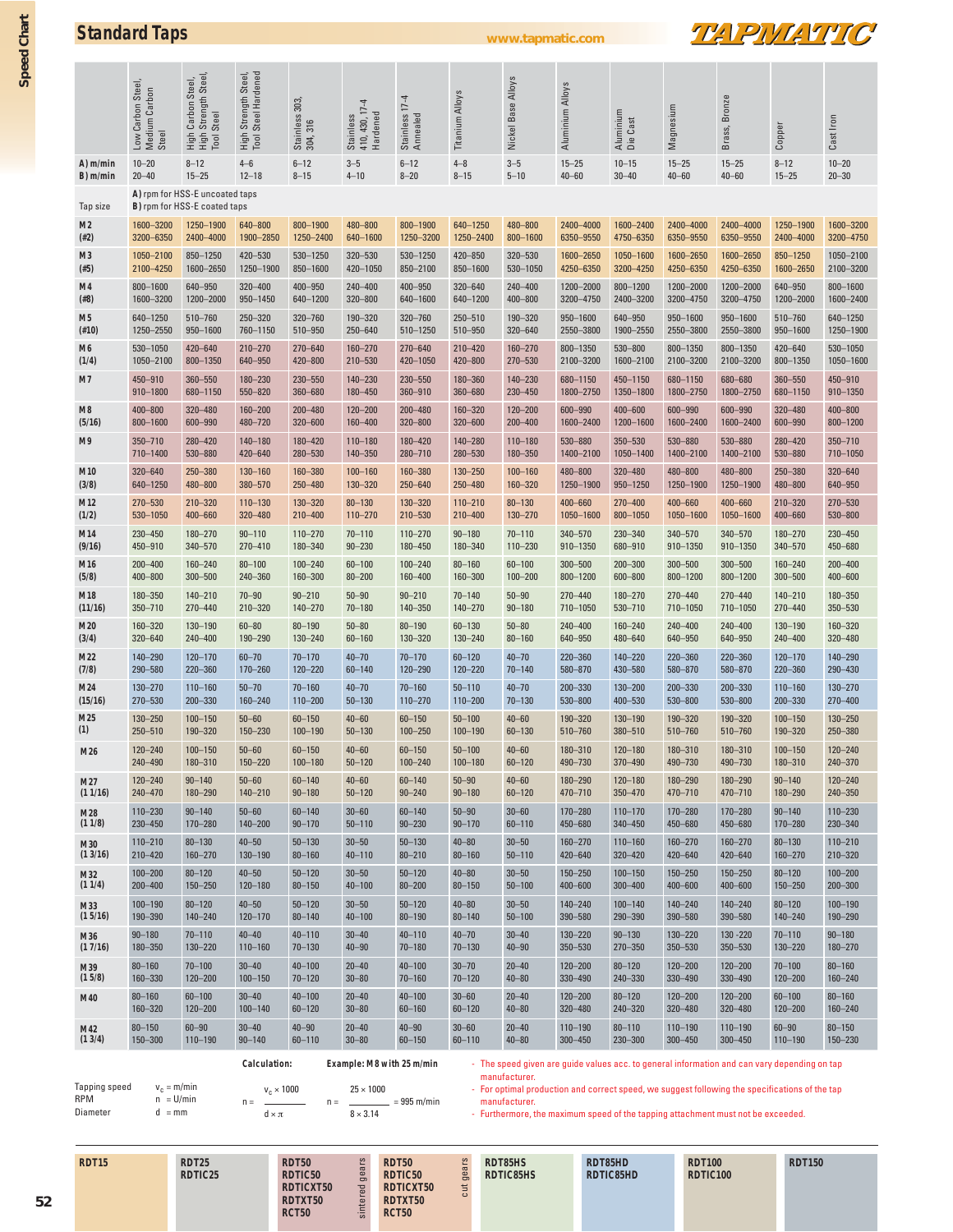

## **Installation Instructions**

In order for the RDT model to reverse, a stop arm is used to prevent the housing from rotating. To allow the tool to travel through an automatic tool change and the stop arm to find the stop location next to your machine spindle, an alignment collar locks the stop arm in a specific orientation. The alignment collar can be adjusted so that it's slot is in any position in relationship to the NC shank. When the tool is out of the machine spindle, the Alignment pin is engaged in the slot in the alignment collar. When the tapping attachment is placed in the machine spindle during the automatic tool change, the stop block next to the machine spindle engages the stop arm bar pushing it down against a spring, preventing it from rotating and unlocking it from the alignment collar. This is the position for operation. When the tapping operation is complete the machine spindle will orient for a tool change and this will bring the slot in the alignment collar back in to position to lock with the stop arm when the tapping attachment is removed from the spindle. **The tapping attachments may use standard stop arm assemblies that have a 55mm, 65mm or 80mm distance from the machine center line to the stop arm center, or we can produce special stop arm assemblies for different offset distances.**

**The following steps involve loading and unloading by hand. Do not attempt an automatic tool change until all steps are completed and clearance has been confirmed. The installation must be stronger than the largest tap. Never attempt to install the tool without first reading all safety instructions for this tool and your machine. Only make automatic tool changes on enclosed machines.**

**Step 1. Modifying the stop arm:** With stop block installed on your machine, measure the dimensions shown at right, E, G and B. The stop arm bar should be removed from the tapping attachment. Use the formula shown at right to calculate length L and diameter D. When machining the end of the stop arm be sure to include a lead in chamfer with length of at least 2.5mm and 30° angle, (60° included).

If your machine does not already have a stop block, Tapmatic offers several standard blocks, or we can make a custom block to fit your specific machine. Please contact a Tapmatic sales engineer. Please check clearances when mounting stop block. It must be positioned on the opposite side of the spindle from the tool changer.



**GOING IN TO SPINDLE ALIGNMENT PIN IS** 

LOCKED IN COLLAR



**WHEN IN MACHINE SPINDLE, PIN IS NOT LOCKED TO COLLAR** 





**Step 3. Adjusting Alignment collar:** With tapping attachment in machine spindle and **with spindle oriented for an automatic tool change**, bring the slot in the collar in to position where it is directly over the alignment pin. There is a key packaged with the wrenches to help line this up. **Then tighten the collar securely. After checking clearance with tool changer and in tool magazine area make several automatic tool changes.**



**Step 4. Final locking of alignment collar:** Follow the instructions at left to fix the alignment collars position so that it cannot slip and lose orientation.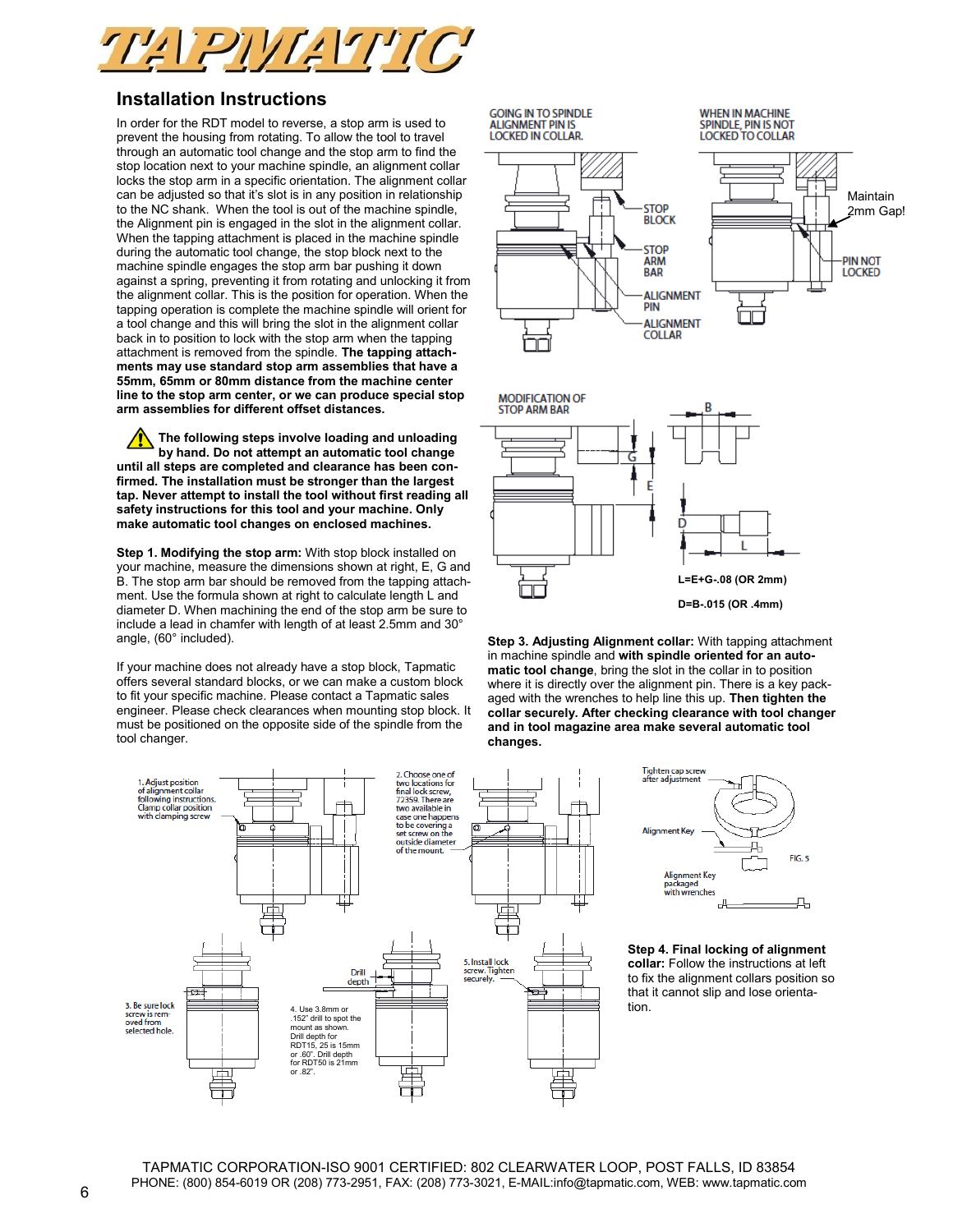

# **Installation Check List**

- **1.** Pick proper location on spindle face for mounting the stop block. **It must be on the opposite side from where the tool changer moves in.**
- **2.** Make sure stop arm does not interfere with anything in tool magazine, guarding, doors or adjacent tools.
- **3.** Machine stop arm bar to correct length so that when tapping attachment is in machine spindle the bar is pressed down and alignment pin is unlocked from collar.
- **4.** Set alignment collar so that its slot is directly over alignment pin. **Be sure machine spindle is in tool change orientation position when doing this step.**
- **5.** Test automatic tool change to be sure alignment is correct and there is no interference.
- **6.** Install and check program. Please see programming instructions.

# **Installing the Tap**

**Please use square drive, ERGB collets whenever possible.**

**Be sure to put collet into nut as shown at right, before installing nut on to threads.**

Insert the tap and tighten securely using the two wrenches.

**Reduce capacity by 25% if using roll form taps.**



## **Installation Accessories**

## **Stop Block 36007**



# **Stop Arm Assemblies for Center Distances...**

|                            | <b>PART NUMBER</b> |         |  |  |
|----------------------------|--------------------|---------|--|--|
| <b>DESCRIPTION</b>         | RDT15.25           | RDT50   |  |  |
| Complete Assembly for 55mm | 3925551            | 3950551 |  |  |
| Complete Assembly for 65mm | 3925651            | 3950651 |  |  |
| Complete Assembly for 80mm | 3925801            | 3950801 |  |  |

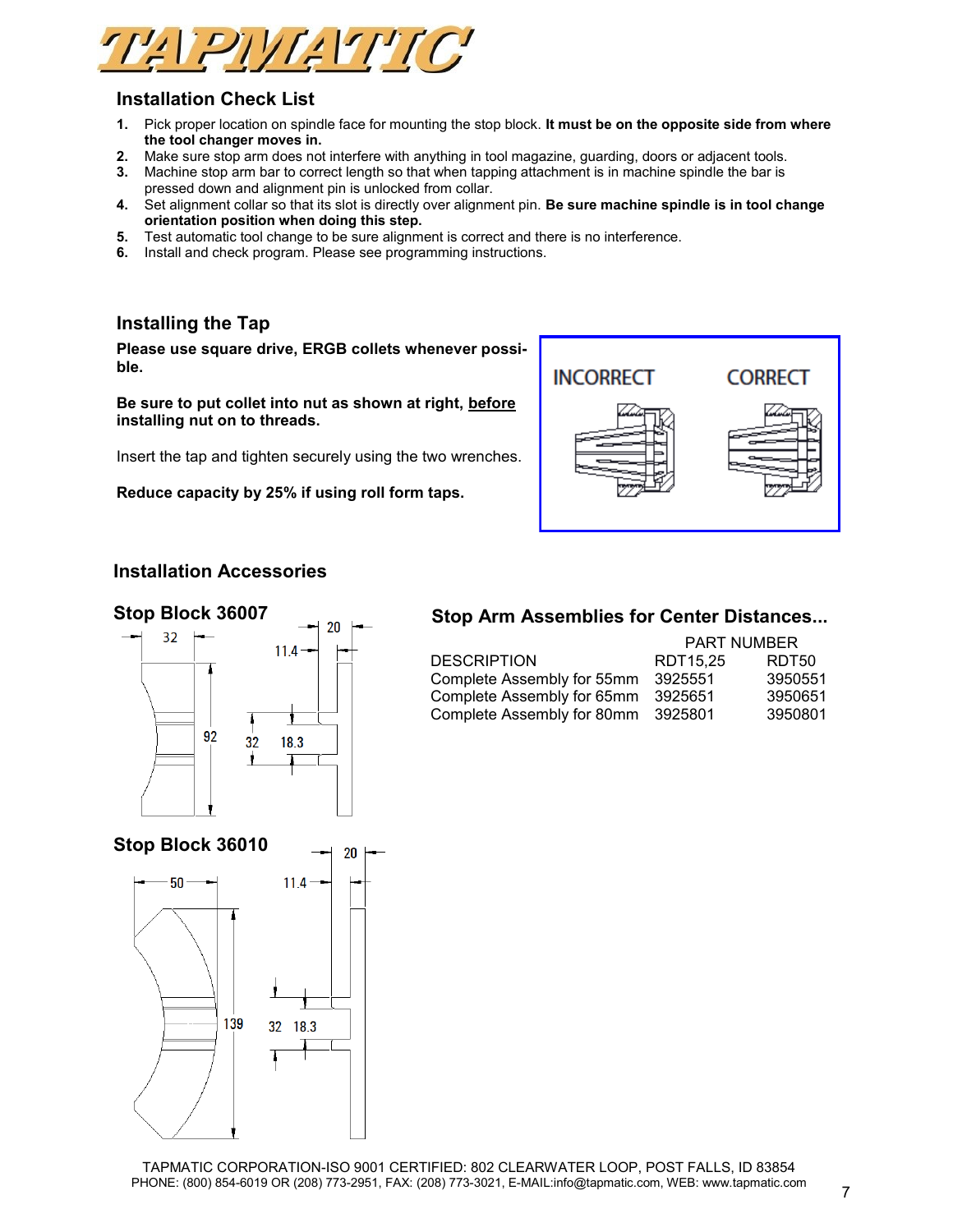



TAPMATIC CORPORATION-ISO 9001 CERTIFIED: 802 CLEARWATER LOOP, POST FALLS, ID 83854 PHONE: (800) 854-6019 OR (208) 773-2951, FAX: (208) 773-3021, E-MAIL:info@tapmatic.com, WEB: www.tapmatic.com <sup>8</sup>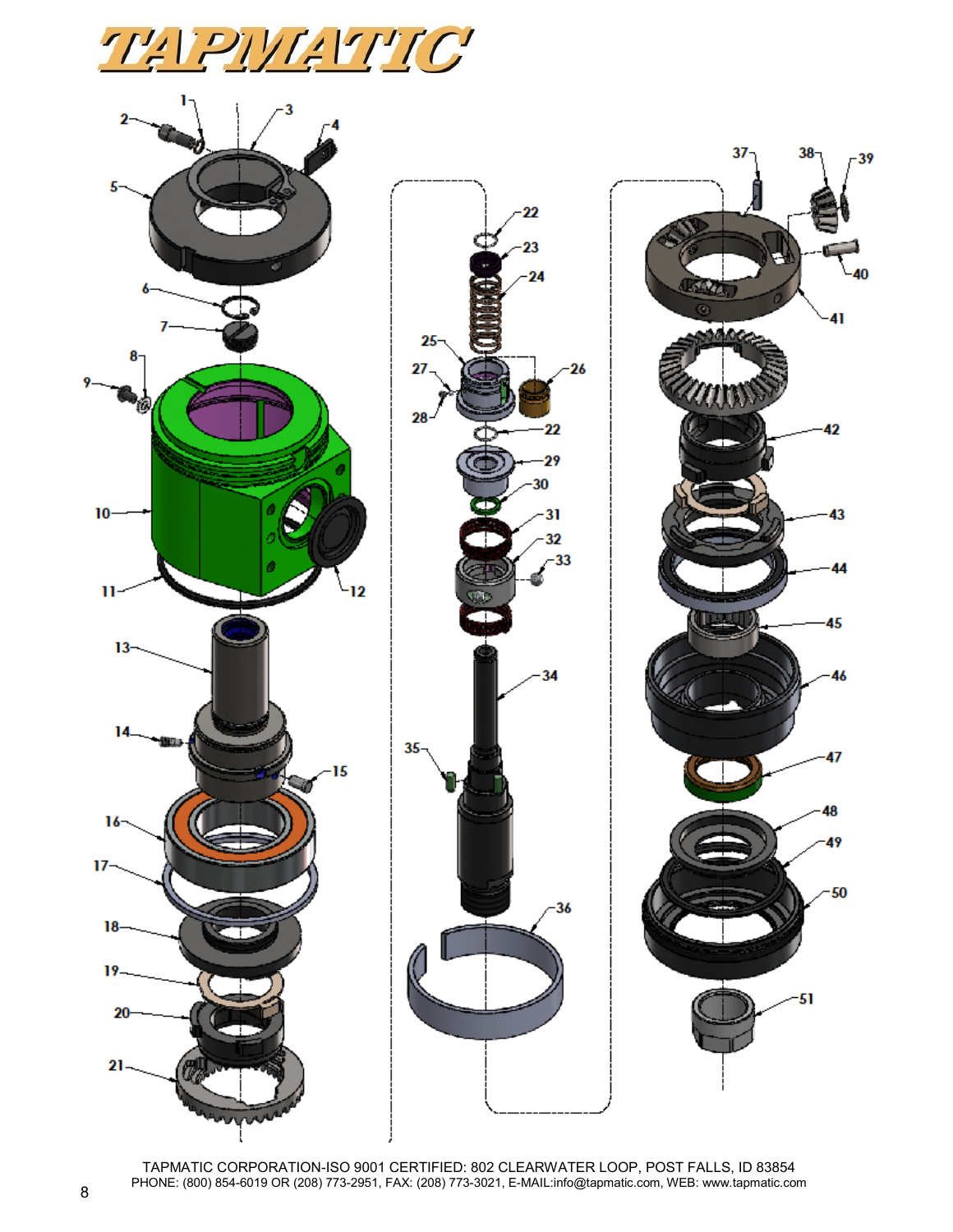

| <b>IDENT</b>   | <b>PART NAME</b>                                       | <b>RDT15</b>        | <b>RDT25</b>                 | <b>RDT50</b>        | <b>IDENT</b>   | <b>PART NAME</b>                                               | <b>RDT15</b>      | <b>RDT25</b>            | <b>RDT50</b>               |
|----------------|--------------------------------------------------------|---------------------|------------------------------|---------------------|----------------|----------------------------------------------------------------|-------------------|-------------------------|----------------------------|
| 1              | Alignment Collar Washer                                |                     |                              | 72362               | 34             | Drive Spindle ER11                                             |                   | 72114R                  |                            |
| $\overline{c}$ | <b>Alignment Collar Screw</b>                          | 70263               | 70263                        | 72364               | 34             | Drive Spindle ER16                                             |                   |                         | 72314R                     |
| 3              | <b>Alignment Collar Truarc</b>                         | 71218E              | 71218E                       | 507091              | 35             | Drive Pin                                                      |                   | 70232 (3)               | 71132E(3)                  |
| 4              | <b>Alignment Collar Gasket</b>                         | 72161               | 72161                        | 72361               | 36             | Spacer                                                         | 71238             | 71238                   | 71138                      |
| 5              | <b>Alignment Collar</b>                                | 72160               | 72160                        | 723601              | 37             | Key                                                            | 71423             | 71423                   | 71143                      |
| $5^\star$      | <b>Alignment Collar Assembly</b>                       | 72160A              | 72160A                       | 723601A             | 38             | Pinion Gear                                                    | 51306(3)          | 51306(3)                | 72337(3)                   |
| 6              | Internal Truarc                                        |                     |                              | 70566               | 39             | Gear Washer                                                    |                   | 513061(3) 513061(3)     | 515061(3)                  |
| $\overline{7}$ | Mount Plug                                             | 72319S              | 72319S                       | 72372               | 40             | Gear Axle                                                      | 69306(3)          | 69306(3)                | 700061X1(3)                |
| 8              | Grease Hole Washer                                     | 712651              | 712651                       | 69565               | 41             | Gear Carrier                                                   | 72124             | 72124                   | 72324                      |
| 9              | Grease Hole Screw                                      | 71262               | 71262                        | 71162               | 42             | Reverse Spline                                                 | 72012             | 72112                   | 723121                     |
| 10             | Housing                                                | 72101               | 72101                        | 72301               | 43             | Reverse Driver                                                 | 72106             | 72106                   | 72306                      |
| 11             | Housing O-Ring                                         | 712501              | 712501                       | 711501              | 44             | Reverse Bearing                                                | 70805             | 70805                   | 71758                      |
| 12             | Diaphragm                                              | 71754               | 71754                        | 71754               | 45             | Drive Spindle Bearing                                          | 71441             | 70641                   | 71141                      |
| 13             | 25mm Mount                                             | 7121931             | 7121931                      | 7112031             | 46             | <b>Bearing Holder</b>                                          | 72013             | 72113                   | 72313                      |
| 13             | 1" Mount                                               | 712191              | 712191                       | 711201              | 46*            | <b>Bearing Holder Assembly</b>                                 | 72013A            | 72113A                  | 72313A                     |
| 14             | <b>Retaining Screw</b>                                 |                     | 712581 (3) 712581 (3) 711581 |                     | 47             | Spindle Seal                                                   | 71459             | 71259                   | 71159                      |
|                |                                                        |                     |                              | (3)                 | 48             | Seal Cap                                                       |                   |                         | 72356                      |
| 15             | Pin                                                    | 712631              | 712631                       | 711631              | 49             | Lock Nut O-Ring                                                | 71244             | 71244                   | 71144                      |
| 16             | <b>Housing Bearing</b>                                 | 60308               | 60308                        | 50708               | 50             | Lock Nut                                                       |                   | 72145                   | 72345                      |
| 17             | Spacer Ring                                            |                     |                              | 72339               | 51             | ER8 Nut                                                        | 71418             |                         |                            |
| 18             | <b>Threaded Driver</b>                                 | 71405               | 71405                        | 72305               | 51             | ER11 Nut                                                       |                   | 69318                   |                            |
| 19             | Dampener                                               | 71211(2)            | 71211S(2) 71121 (2)          |                     | 51             | ER16 Nut                                                       |                   |                         | 69518                      |
| 20             | <b>Forward Drive Spline</b>                            | 72010               | 72110                        | 723101              |                | 5* (Includes 1, 2, 4, and 5) 25* (Includes 25, 26, 27, and 28) |                   |                         |                            |
| 21             | <b>Bevel Gear</b>                                      | 71422 (2)           | 71422(2)                     | 72322 (2)           |                | 46* (Includes 45, 46, and 47)                                  |                   |                         |                            |
| 22             | <b>Retaining Ring</b>                                  | 72066 (2)           | 71266 (2)                    | 700561<br>(2)       |                | <b>Wrench Kit RDT15</b>                                        |                   |                         |                            |
| 23             | Return Spring Retainer                                 | 71442               | 71242                        | 70543               | 28002          | Wrench 7/16 x 9/32                                             |                   |                         |                            |
| 24             | <b>Return Spring</b>                                   | 714301              | 71230                        | 72330               | 27223<br>27222 | 3MM Hex Key<br>2MM Hex Key                                     |                   |                         |                            |
| 25             | <b>Upper Bushing Holder</b>                            | 70636               | 70636                        | 71035               | 69341          | Align Key                                                      |                   |                         |                            |
| $25*$          | Upper Bushing Holder Assy                              | 71437A              | 71237A                       | 71039A              | 29002<br>72359 | Grease<br>Collar Pin                                           |                   |                         |                            |
| 26             | <b>Upper Bushing Sleeve</b>                            | 71437               | 71237                        | 71039               |                |                                                                |                   |                         |                            |
| 27<br>28       | <b>Upper Bushing Ball</b><br><b>Upper Bushing Plug</b> | 70638 (22)<br>70635 | 70638 (22)<br>70635          | 71735 (22)<br>71135 |                | <b>Wrench Kit RDT25</b>                                        |                   | <b>Wrench Kit RDT50</b> |                            |
| 29             | <b>Bias Spring Retainer</b>                            | 72027               | 72127                        | 700271E             | 28068          | ER11 Wrench                                                    | 28100             |                         | RD16 Wrench                |
| 29             | <b>Bias Spring Retainer Plate</b>                      | 72028               | 72128                        |                     | 28062<br>27223 | Wrench 5/8<br>3MM Hex Key                                      | 28075<br>27224    |                         | Wrench 3/4<br>4MM Hex Key  |
| 30             | Spring Retainer Dampener                               | $-\!$               |                              | 72329               | 27222<br>69341 | 2MM Hex Key<br>Align Key                                       | 27221<br>69341    |                         | 2.5MM Hex Key<br>Align Key |
| 30             | Retainer O-Ring                                        | 70625               | 70625                        |                     | 29002<br>72359 | Grease<br>Collar Pin                                           |                   |                         | Grease<br>Collar Pin       |
| 31             | <b>Bias Spring</b>                                     | 71424 (2)           | 70224 (2)                    | 60524(2)            |                |                                                                | 72359<br>72365276 |                         | .276 Driver                |
| 32             | Driver                                                 | 71491               | 70210                        | 74290               |                |                                                                | 72365287          |                         | .287 Driver                |
| 33             | Drive Ball                                             | 68439 (2)           | 70239 (3)                    | 74239 (3)           |                |                                                                |                   |                         |                            |
| 34             | Drive Spindle ER8                                      | 72014               |                              |                     |                |                                                                |                   |                         |                            |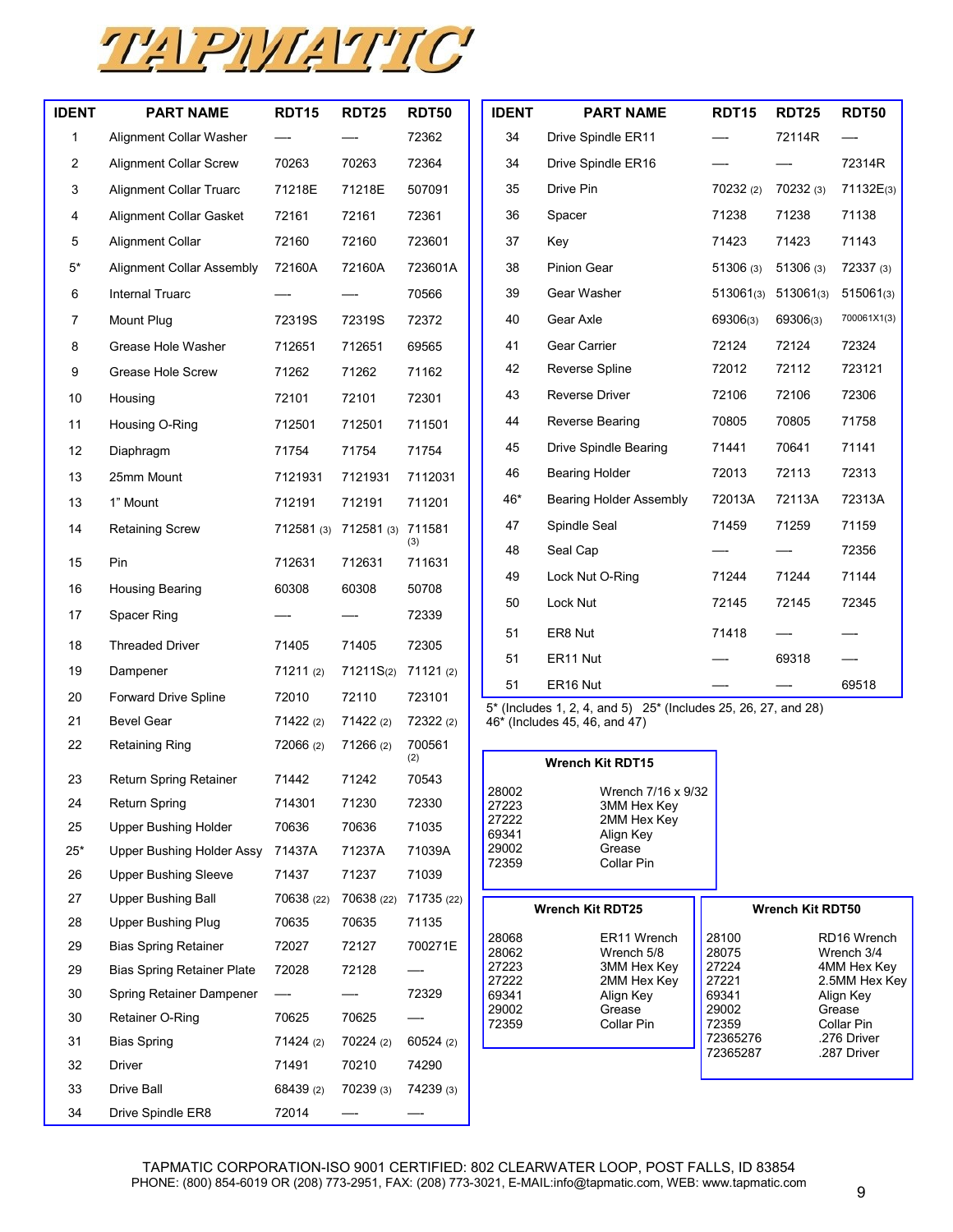

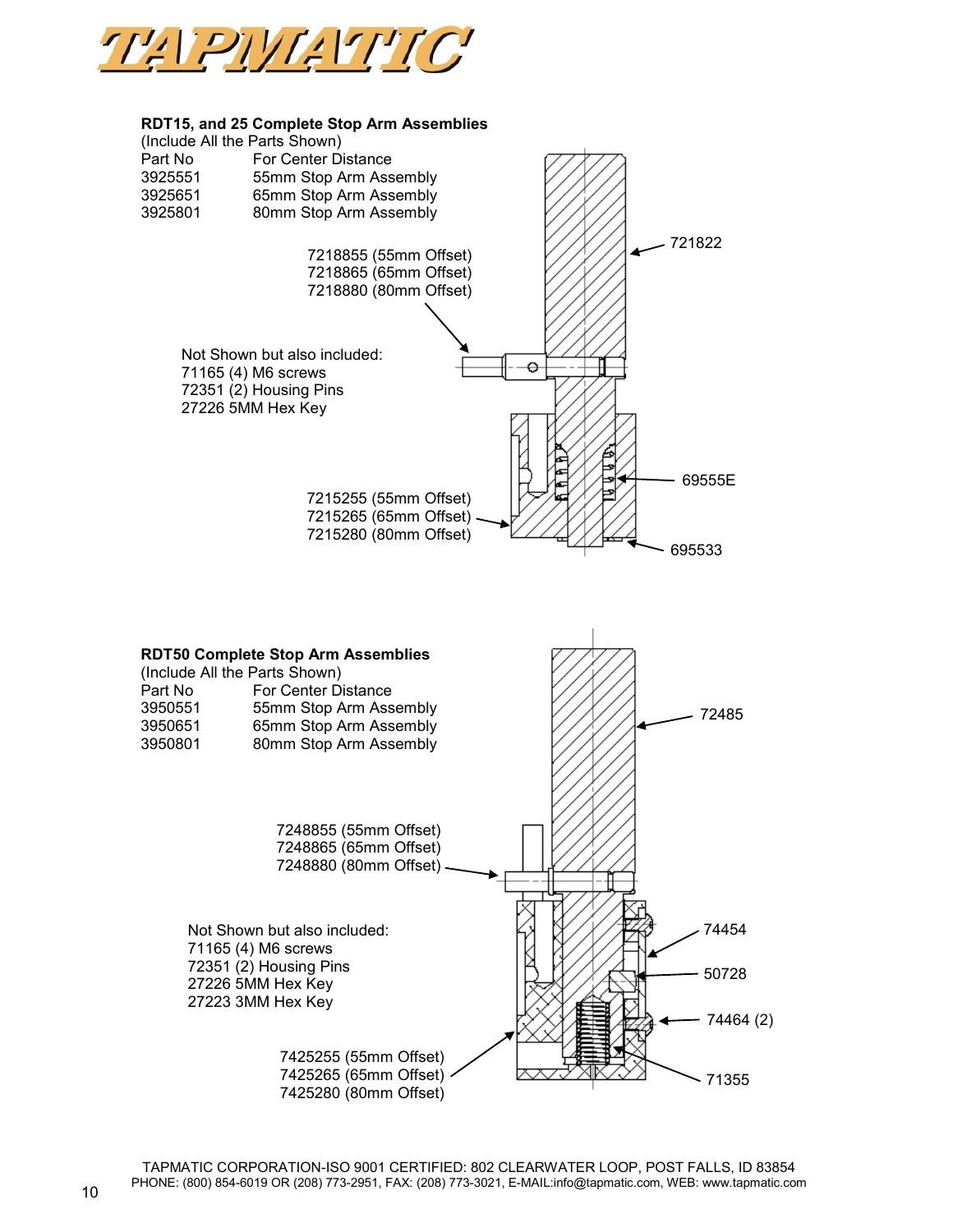

# **Maintenance**

**Lubrication:** We recommend lubrication every 100,000 cycles. To lubricate remove grease hole plug and add grease from the tubes provided. Use two tubes. For additional tubes order part number 29000 for a box of 12. We recommend Prolong EP2 grease. The tapping attachments come from the factory already lubricated and ready for operation. In addition to grease we also recommend the use of a penetrating spray lubricant such as Prolong SPL100 or LPS No 2.

**Removing Coolant:** If coolant enters inside the tool please follow the procedure shown below to remove coolant and re-lubricate the tapping attachment. We also recommend following this procedure if you plan to store the unit.